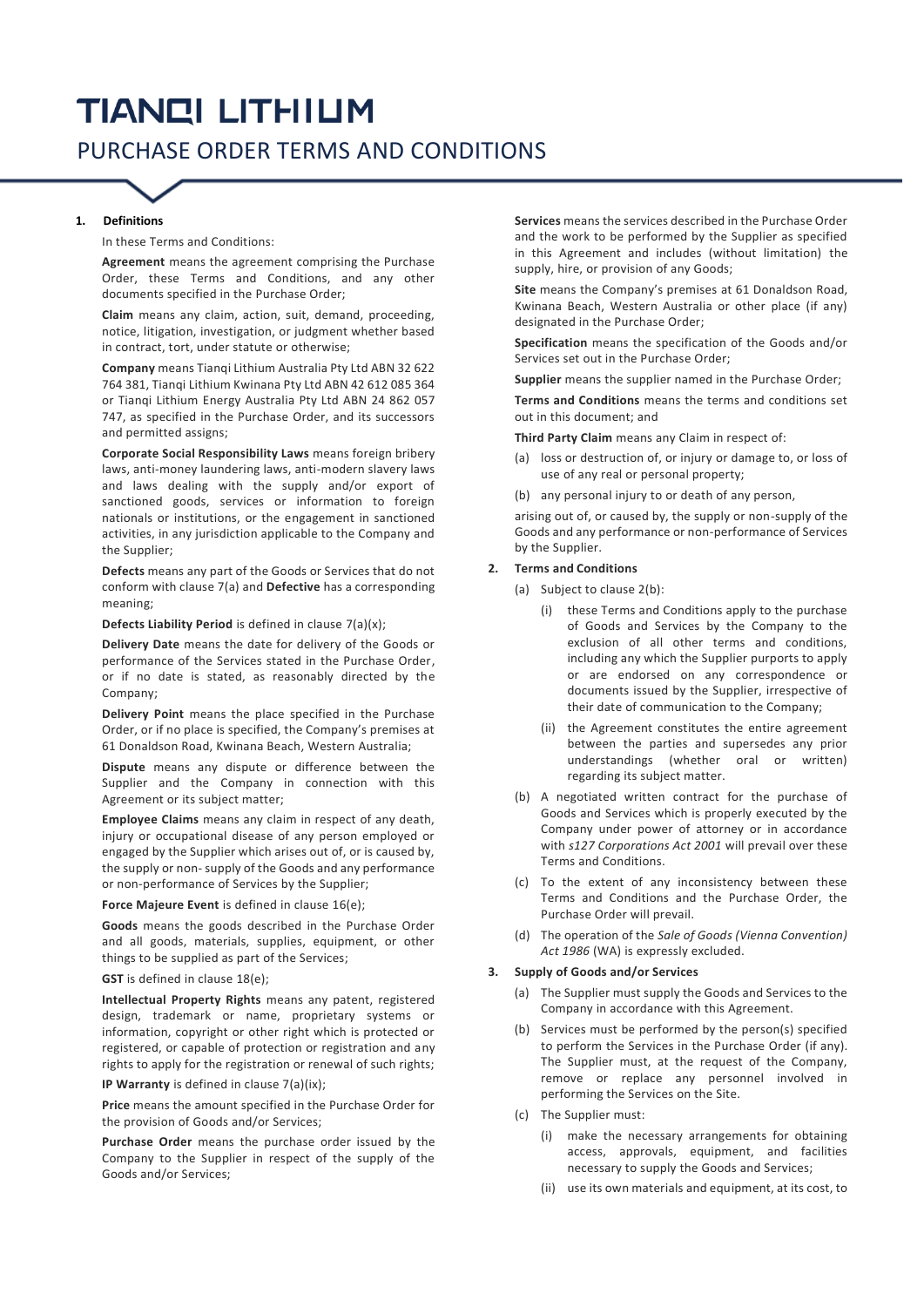provide the Goods and Services unless otherwise agreed in writing with the Company; and

(iii) if the Company supplies materials or equipment for use by the Supplier (**Company Equipment**), keep the Company Equipment maintained and properly secured and comply with all directions given by the Company in relation to the Company Equipment.

# **4. Delivery**

- (a) The Supplier must deliver the Goods to the Delivery Point, and perform the Services, by the Delivery Date(s). The Supplier must strictly comply with any direction given to it by the Company in relation to the manner of performance of the Services or delivery of the Goods to the Delivery Point.
- (b) Should it become apparent to the Supplier that the Delivery Date(s) for the delivery of the Goods or performance of the Services will not be met, the Supplier must immediately notify the Company when performance will occur. If complete performance does not occur on the Delivery Date(s), the Company may terminate the Agreement in accordance with clause [17\(a\).](#page-3-2)

# <span id="page-1-5"></span>**5. Payment and Price**

- (a) The Supplier must submit to the Company on the Delivery Date, in the case of Goods, or within 7 days of the end of each calendar month, in the case of Services, an invoice setting out the Purchase Order number and amount owing by the Company.
- (b) Invoices must be supported by such records and other documents as are reasonable to substantiate the amounts claimed by the Supplier.
- (c) The Company will make payment within 30 days of the end of the month of the invoice.
- (d) The Company may withhold payment until all Goods have been tested and accepted by the Company.
- (e) If the Company disputes the amount of an invoice, the Company will not be required to pay the amount in Dispute until the Dispute is resolved.
- (f) The Company is not obliged to pay for any Goods not delivered or Services not performed in accordance with this Agreement, or make payment against any invoice or claim for payment which does not show the Purchase Order number, or pay for any goods or services not shown in the Purchase Order.
- (g) Unless stated otherwise in the Purchase Order, the prices shown in the Purchase Order are in Australian currency, firm, not subject to adjustment, and exclusive of GST.

## **6. Title and risk**

- (a) The Supplier warrants that it has good title to the Goods and that the Goods are free from any encumbrances, liens or any third party claims whatsoever.
- (b) Title to all Goods passes to the Company on delivery or, if the Company pays any amount before delivery, prorata the amount paid, at the time of payment.
- (c) Transfer of the title will not affect the rights of the Company as stated in the Agreement.
- (d) Risk in the Goods will be with the Supplier until the delivery of the Goods and receipt by the Company at the Delivery Point.

## <span id="page-1-2"></span><span id="page-1-0"></span>**7. Warranty**

(a) Without limiting any other warranty or obligation under the Agreement, the Supplier warrants:

- (i) the Services will be performed, and the Goods will be manufactured, to the standard of care, skill and diligence normally expected of a reputable and competent supplier of similar goods and services;
- (ii) the Services will be performed in a safe manner, by appropriately qualified and trained personnel;
- (iii) the Goods are new, genuine, of merchantable quality, fit for the purpose intended, and free of defects in materials, workmanship, and design;
- <span id="page-1-1"></span>(iv) the Goods and Services will comply with the Specification and all applicable laws and Australian standards;
- (v) the Goods will be appropriately packaged to protect against damage during handling, transit, and storage;
- (vi) the Goods will correspond to any sample provided to the Company before the Purchase Order was issued;
- (vii) if the Supplier demonstrated the Services to the Company before the Purchase Order was issued, the Services will correspond in nature and quality with the Services demonstrated;
- (viii) if the Supplier showed to the Company a result achieved by the Services before the Purchase Order was issued, the Services will correspond in nature and quality with the services which achieved that result;
- (ix) the sale or use of the Goods or Services will not infringe or contribute to the infringement of any Intellectual Property Rights (**IP Warranty**); and
- (x) there will be no defect or failure or malfunction of the Goods and Services (except to the extent attributable to wrongful use or failure to maintain) during a period of 12 months from the Delivery Date(s) (**Defects Liability Period**).
- (b) The Company is not liable to pay the Supplier for any Goods or Services that contain Defects until the Defects have been adequately remedied.
- <span id="page-1-3"></span>(c) Upon receipt of notice that Goods or Services contain Defects, the Supplier shall:
	- (i) diligently, and within the timeframe specified in the notice, or if any plan for rectification is approved by the Company, in accordance with such plan; and
	- (ii) at its own cost and expense (and no cost to the Company)

re-perform, replace, or repair and make good the Goods or Services or part thereof found to be Defective (at the Company's option).

- (d) With respect of any remedial work of Defects performed by the Supplier under this clause [7,](#page-1-2) the Defects Liability Period will be extended for a period of 12 months from the date the remedial work is completed.
- <span id="page-1-4"></span>(e) If the Supplier fails to rectify any Defect (or diligently perform such rectification) in accordance with clause [7\(c\),](#page-1-3) the Company may rectify the Defect and the cost of such rectification will be a debt due and recoverable from the Supplier and may be deducted from any monies owing to the Supplier by the Company.
- (f) The Company's rights under clauses [7\(c\)](#page-1-3) and [\(e\)](#page-1-4) are in addition to and not in lieu of any other remedies it may have at law or in equity.
- (g) The Supplier must ensure the Company has the full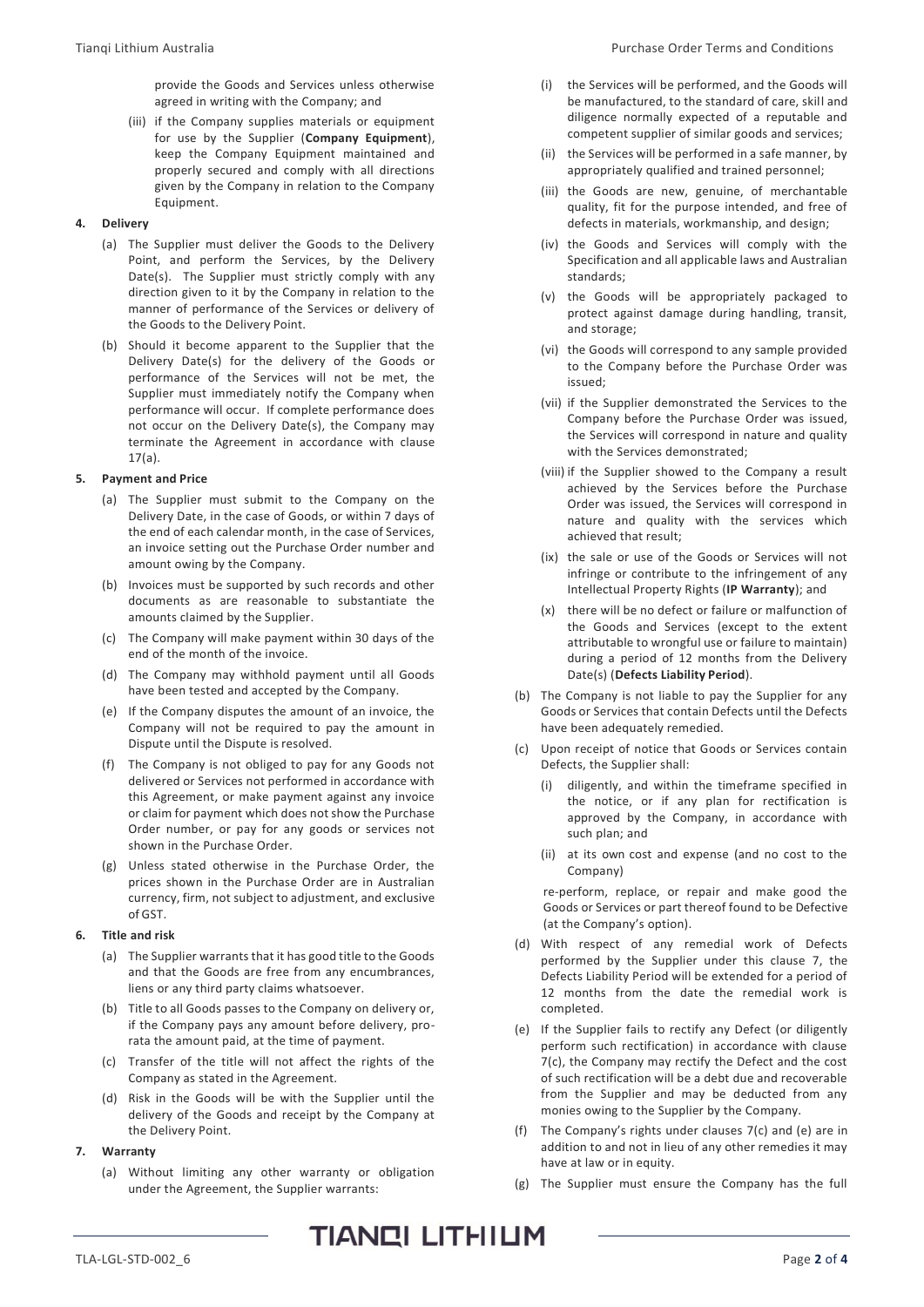benefit of any manufacturer's warranties applicable to the Goods (and pursue such warranties on the Company's behalf if it requests).

## <span id="page-2-0"></span>**8. Confidentiality**

The Supplier must keep all information relating to the Company, its technology, projects and operations, the Services, and the Agreement strictly confidential.

## **9. Intellectual Property Rights**

- (a) The Company will retain sole ownership of all Intellectual Property Rights in all documents, materials and inventions which are generated, created or acquired (excluding use under licence from a third party) by the Supplier or the Supplier's personnel directly in connection with the performance of the Services under this Agreement (**Relevant Intellectual Property Rights**) for its own use and benefit in any manner it sees fit without any further fee payable to or consent required from the Supplier.
- (b) The Supplier will assign or transfer and will procure that the Supplier's personnel assign or transfer all Relevant Intellectual Property Rights to the Company and sign all such documents and do all things necessary to give effect to this clause [9.](#page-2-0)
- (c) Each party will continue to retain sole ownership of all Intellectual Property Rights owned by that party before the provision of the Goods or Services commenced, or any Intellectual Property Rights acquired or developed by that party independently of the performance of this Agreement but used in the performance of this Agreement (**Background Intellectual Property**).
- (d) Each party grants to the other party a perpetual, nonexclusive royalty-free licence to its Background Intellectual Property as far as reasonably necessary for the Supplier to perform this Agreement and for the Company to obtain the benefit of the Goods and Services.

## <span id="page-2-1"></span>**10. Compliance with applicable laws**

The Supplier must comply with and ensure its personnel comply with all applicable laws and relevant standards published by the Standards Association of Australia that relate in any way to the supply of the Goods or performance of Services under this Agreement.

## **11. Health, Safety, Environmental and Social Responsibility**

Without limiting claus[e 10,](#page-2-1) the Supplier must strictly comply with and ensure that all its personnel strictly comply with:

- (a) all applicable laws in relation to health, safety, and environmental protection:
- (b) all Corporate Social Responsibility Laws; and
- (c) all policies and procedures notified to the Supplier by the Company from time to time and all lawful directions of the Company,

in relation to activities carried out on the Site or Goods supplied to the Company, and use reasonable endeavours to ensure all persons in its supply chain comply with Corporate Social Responsibility Laws.

## **12. Insurance**

The Supplier must procure and maintain the following insurances with reputable insurers on terms approved by the Company:

- (a) public and products liability insurance for not less than \$10,000,000 or such other amount as the Company reasonably specifies;
- (b) insurance which covers the Goods for their replacement value until delivery of the Goods to the

Delivery Point;

- (c) if the Services include advice or other professional services, professional liability insurance for not less than \$5,000,000 or such amount as the Company reasonably specifies.
- (d) workers compensation insurance as required by law; and
- (e) such other insurances as the Company reasonably requires,

and provide certificates of currency upon the Company's request.

## **13. Indemnity**

The Supplier will indemnify the Company and its personnel against all liabilities arising out of or in connection with:

- (a) any Third Party Claims;
- (b) the Supplier's failure to comply with all applicable laws whilst performing this Agreement;
- (c) the presence of the Supplier or any of its personnel on or about any Company premises;
- (d) any Employee Claims; and
- (e) any breach of the IP Warranty.

## **14. Consequential Loss**

Neither party will be liable to each other for any consequential loss or damages of any nature whatsoever whether based on contract, warranty, tort (including negligence) or otherwise including (but not limited to) those arising out of delay, loss of product, loss of production, business interruption, loss of revenue or loss of profits howsoever arising.

### **15. Disputes**

If there is any Dispute between the parties concerning or arising out of this Agreement, the parties must meet to attempt to resolve the Dispute. If the parties fail to agree within 30 days after first meeting, either party may commence legal proceedings to resolve the Dispute.

## <span id="page-2-3"></span>**16. Force Majeure**

<span id="page-2-2"></span>(a) If a Force Majeure Event occurs:

- (i) the party affected by the Force Majeure Event will submit a notice to the other party as soon as practicable of the Force Majeure Event and the extent to which that party is unable to comply with its obligations;
- (ii) the obligations of a party under this Agreement will be suspended to the extent that it is wholly or partially precluded from complying with its obligations under this Agreement by the Force Majeure Event;
- (iii) the affected party will use all reasonable diligence and endeavours to seek remedy, avoid or overcome the Force Majeure Event as quickly as practicable and otherwise seek to minimise any delays which may result from the Force Majeure Event;
- (iv) the affected party will promptly on the cessation of the Force Majeure Event notify the other party of the cessation and recommence performance of its obligations under this Agreement; and
- (v) if the affected party is the Supplier, an amendment to the Delivery Date shall be the Supplier's sole remedy for any delays caused by the Force Majeure Event. The Supplier is not entitled to any increases in Price, damages, expenses or costs in relation to the effect of the Force Majeure Event.